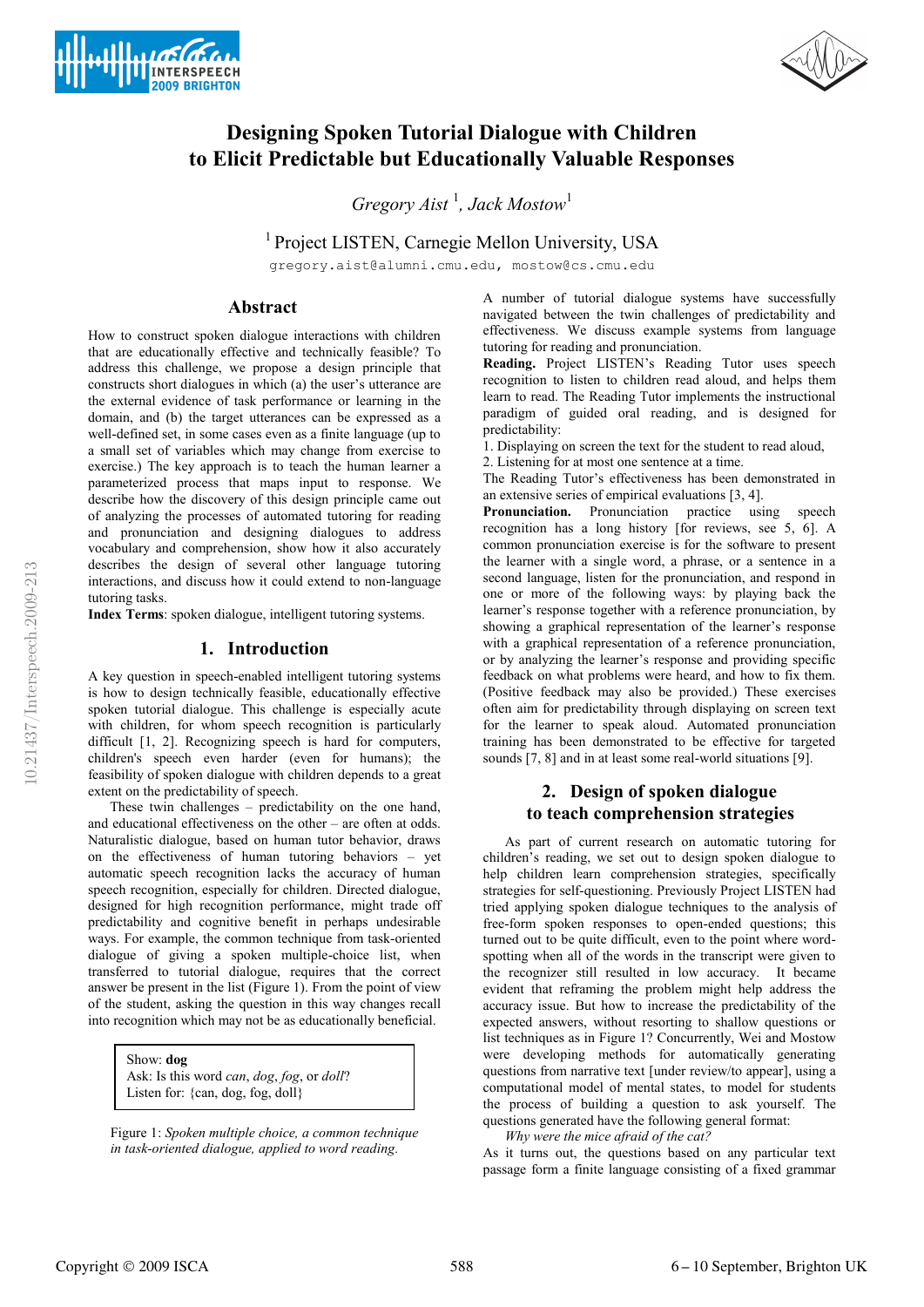portion plus concepts abstracted from the text (Figure 2), in this case a fable involving two mice who are looking for food and see a cat. This grammar recognizes lots of appropriate questions ("Why did the country mouse fear the cat?") as well as questions which are silly given this particular text ("Where did the city mouse freeze the cat?").

The next step is to take this predictable set of questions and produce a dialogue in which the tutoring system would listen for them, and in which the student's production of them would be educationally valuable. Having children generate questions about the text is known to be educationally beneficial [10] so in this case we simply have to be careful of giving away too much of the question: The system can ask the student to create a spoken question, perhaps specifying the character ahead of time to reduce variability further (Figure 3).

```
S \rightarrow Wh Aux Character Action (Character|Item)
S \rightarrow Wh CopVerb Character State (PP)
PP \rightarrow P (Character|Item)
P \rightarrow about \vert ... \vert under
Copyerb \rightarrow are | aren't | is | isn't | were | weren'tWh \rightarrow what | why | how
Aux → did | didn't | had | hadn't
Character \rightarrow the cat | the city mouse
      | the country mouse | the mice | the mouse
Action \rightarrow go | go back | fear
             | forget | forgot | freeze | see
Item → his own food | the house | town 
State \rightarrow afraid | happy | hungry | ... | sad
Examples: Why did the mouse freeze?
Why was the country mouse afraid?
```
Figure 2: *Finite language describing wh-questions generated from text. Closed class nonterminals are mapped to a fixed set of words; open class nonterminals are mapped to a set of words or phrases extracted from story text. Mental states are from the mental states model mentioned in the text. Only part of the grammar is shown for illustrative purposes.*

Underlying process: Select a character [not shown] and construct question about something that character did or experienced in the story Say: *Ask a question about the town mouse*  Listen for: [the grammar in Figure 2]

Figure 3: *Dialogue strategy for generating questions.*

# **3. Design of spoken dialogue to teach morphology**

As part of current research on automatic tutoring for children's reading, we set out to design spoken dialogue to help children learn vocabulary strategies, specifically strategies for deciphering the meaning of words based on morphology. We wanted to construct dialogues that would illustrate how English prefixes contribute to the meanings of words, to be used opportunistically when students encountered words containing those prefixes during the course of oral reading. These dialogues had several characteristics:

A. The time frame for intervention scenarios is relatively short, compared to scenarios for core words such as *slender* and *anxious*, where more extensive vocabulary exercises are warranted.

B. The goal of the vocabulary exercise is not core vocabulary development per se, but rather some related learning goal; in this case current text comprehension and/or familiarization with morphology in preparation for later learning.

C. The words are likely to be somewhat rare and have few distinct senses (*subvocal*, rather than *set*).

The idea, therefore, was to develop a spoken dialogue based intervention that provides relatively short interventions on words, is aimed at helping students comprehend the text at hand, and familiarizes students with high-utility morphology, in a developmentally appropriate way.

So, when a difficult and/or complex word is encountered:

1. identify the stem and/or the core meaning,

2. if it has a reliable morphological cue, illustrate the cue by showing its use in that word (if appropriate) or a simpler word. Figure 4 illustrates the dialogue strategy: show the word used to illustrate the prefix, explain the meaning of the prefix, and prompt for a paraphrase of the word that contains the meaning of the stem and the meaning of the word.

Underlying process: Combine meaning of prefix and meaning of word to produce a short gloss Show: **reinvent** Say: *reinvent* Short pause Say: re- here means again Short pause Say: what does *reinvent* mean? Listen for: invent again

Figure 4: *Dialogue strategy for learning morphology*

**Dialogue evaluation.** These dialogue strategies for questions and for morphology have been through preliminary field tests, and evaluation of the results is in preparation, but evaluation of these specific strategies is not the focus of this paper.

## **4. Design principle: Elicit educational, predictable responses by teaching a parameterized process**

The key to both the comprehension strategy dialogue and the morphology dialogue is to design the dialogue to elicit educational, predictable responses from the student. This can be generalized as follows: *Design a concise, easily learned parameterized process whereby a series of dialogue system prompts and a student mental task result in student production of a predictable spoken response.* The specific process will vary from task to task; the key is that the process require work on the part of the student and that the process yields automatically recognizable spoken output.

In the case of the comprehension strategy dialogue, the idea is to teach a process **PQ** for generating a question:

| PQ(Character, Wh-word, Action)                                  | Example                   |
|-----------------------------------------------------------------|---------------------------|
| select(Character)                                               | Character=the mouse       |
| select(Wh-word)                                                 | Wh-word= $whv$            |
| select(Action)                                                  | Action=freeze             |
| say: wh- did character action?                                  | Why did the mouse freeze? |
| Multiple correct responses are possible, yet the outcome set is |                           |
| constrained enough to be predictable.                           |                           |

In the case of the vocabulary dialogue, the process **PV** is: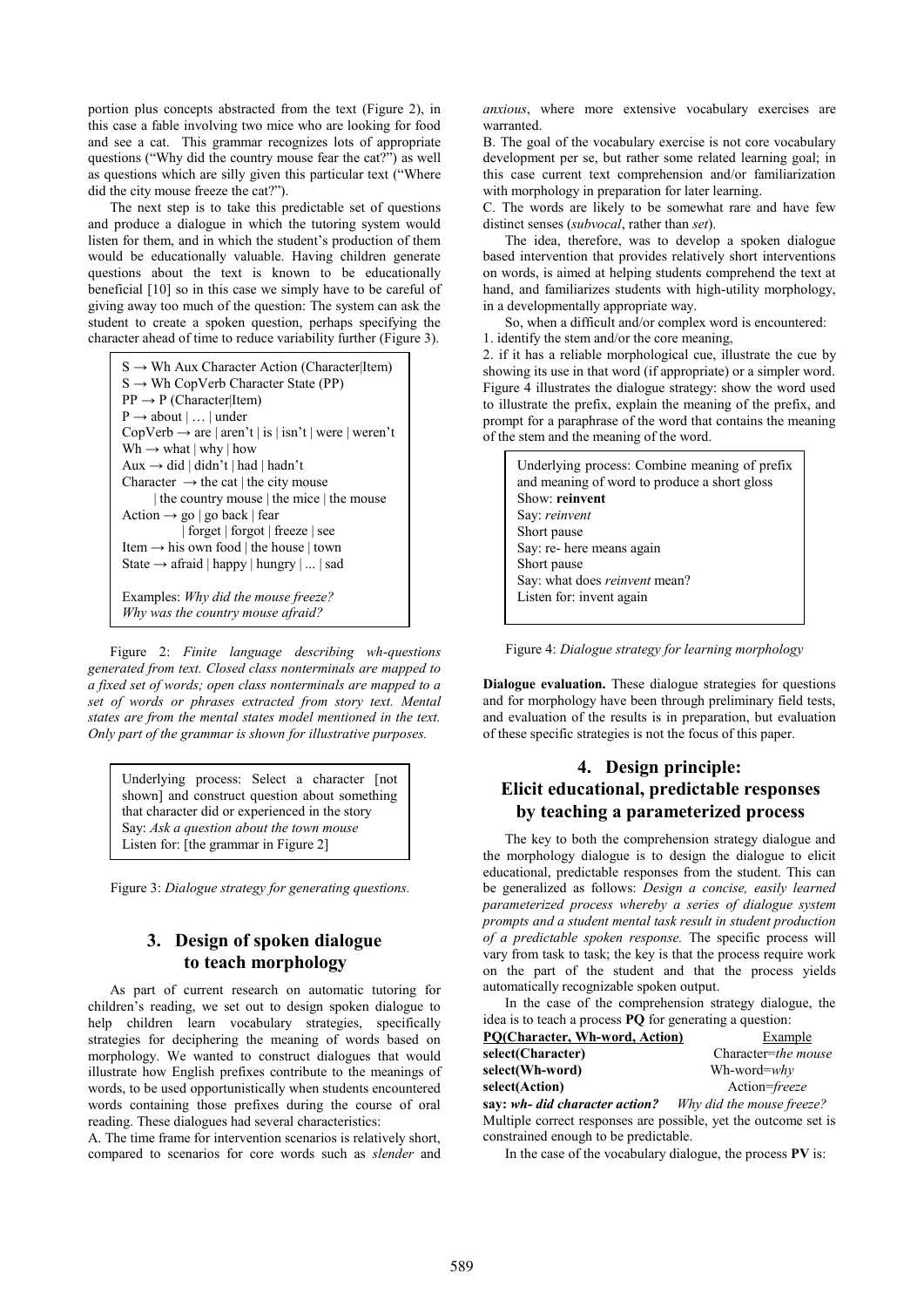#### **PV(Word, Prefix, Stem, PrefixMeaning)** Example **hear(Word)** Word=*reinvent*

# **hear(Prefix** *here means* **PrefixMeaning)** Prefix=*re-*

#### **say: PrefixMeaning Stem** *invent again*

PrefixMeaning=*again*

Here, one correct response is possible, and producing it is evidence of processing the prefix and the word as desired. A later use could rely on the student to supply the prefix meaning, making the student do more work when appropriate.

Several technical challenges present themselves; while the focus of this paper is not on solving any specific technical challenge for one particular dialogue, it is worth enumerating them here. The first is to be able to predict the correct outcome(s), for example by using a small (perhaps finite) language model. The second is to be able to match the predicted outcome, for example by testing whether the predicted outcome matches the output of a less-constrained language model. The third is to be able to identify incorrect responses such as silence, noise, background speech, or ontopic but wrong utterances. We acknowledge that the detection of incorrect responses (modeled perhaps with malrules) is a key part of the system design process, yet it is outside the scope of this paper, as is the design of the desired system responses to learner input.

# **5. Application of the design principle to other aspects of reading tutoring**

How well does this design principle apply to other areas of reading tutoring? For **capturing narrations**, the process is producing a reading of the words in the sentence, in order, without gaps; the prompt is simply a spoken prompt to narrate the sentence; the desired response is to read the sentence fluently aloud. Here we rely on the reader's knowledge of the story (which he or she wrote or typed in) in order to make the task feasible. For **fluency**, the process is producing a fluent oral reading of the sentence, and the desired response is a fluent reading (by comparison with adult narration, for example.) For **word identification**, the process is to pronounce a word correctly in response to the printed word.

There are also negative examples: reading dialogues whose design did not take this principle into account (since the principle had not been identified yet). For **comprehension**, free-form responses with known target key word(s) aren't predictable enough for wordspotting. For **fluency**, reading a paragraph is not predictable enough to track imperfect reading.

# **6. Application of the design principle to reanalyze language learning dialogues**

How well does this design principle describe language-related tasks other than reading? We discuss concept learning, grammar exercises and interaction exercises.

**Concept learning.** One interesting and timely example of language learning is aviation English [e.g. 11; current commercial offerings include Carnegie Speech, Berlitz, and DynEd]. Aviation English is a subset of English that is defined for use in international air travel; much of the work in this area appears to be commercial rather than academic due perhaps to the very large market potential. Certain aspects of existing aviation English training courses can be captured by our design principle. For example, DynEd's exercises "Commands and Questions" (http://www.dyned.com/products/ae/) present a combination of textual and visual prompts and then listen for student responses (Figure 5). Here the underlying process is to

produce the name of the appropriate instrument(s) in response to a combination of textual and visual cues.



Figure 5: *DynEd Commands and Questions. The combination of a textual and visual stimulus in the prompt may serve to enhance response predictability.* 

Besides concepts and vocabulary, **grammar** exercises have also been the target of spoken dialogues (as in the offering from Carnegie Speech for aviation English.) A key early example is the Subarashii system [12] which included constrained exercises with a hidden list of correct choices: "The goal of a constrained exercise is to train the student for encounters. Constrained exercises may address sentence negation, the numbering system, telling time, identifying colors, and so forth. In the course of constrained exercises, the student is likely to make a number of errors, grammatical and otherwise, that are commonly made by English learners of Japanese. The computer can track these errors and, wherever possible, provide the student with an explanation of errors they make". Here the underlying process is to produce one of a small set of responses that show mastery of a certain grammatical construct  $-$  if the student produces the utterance correctly that is taken as evidence that the grammatical structure has been learned, and grammatical mistakes are likewise evidence of a need for assistance. The prompt includes the overall context of the dialogue (the "encounter"), spoken Japanese, written English, and a picture of the virtual interlocutor.

**Conversation** exercises have also been used in language tutoring for training of culturally appropriate interaction. Early speech-based systems used on-screen menus to constrain choices [13]. One of the premier examples of this kind of training, the Tactical Language and Culture Training System, includes in each course "a set of interactive Skill Builder lessons, focusing on particular communicative skills" [14]. The utterance formation exercises (written prompt, spoken response) in particular appear to be well described by our design principle. For example, in Johnson and Valente's Figure 1, where the user is expected to generate a culturally appropriate farewell, the prompt is an image of a Chadian woman, plus the text: "It's late morning. You just met Halmé and now it's time to say goodbye. Say something appropriate to her." The tutoring system listens for correct and incorrect responses described by "a grammar-based model built from phrases extracted from the authored content" which includes "alternative ways of phrasing these utterances, some of which are well-formed and some of which may illustrate common learner errors" [JV 2008 p. 5], including (e.g.) *salut.* Here the underlying process is to produce a culturally appropriate response given strong visual and textual cues.